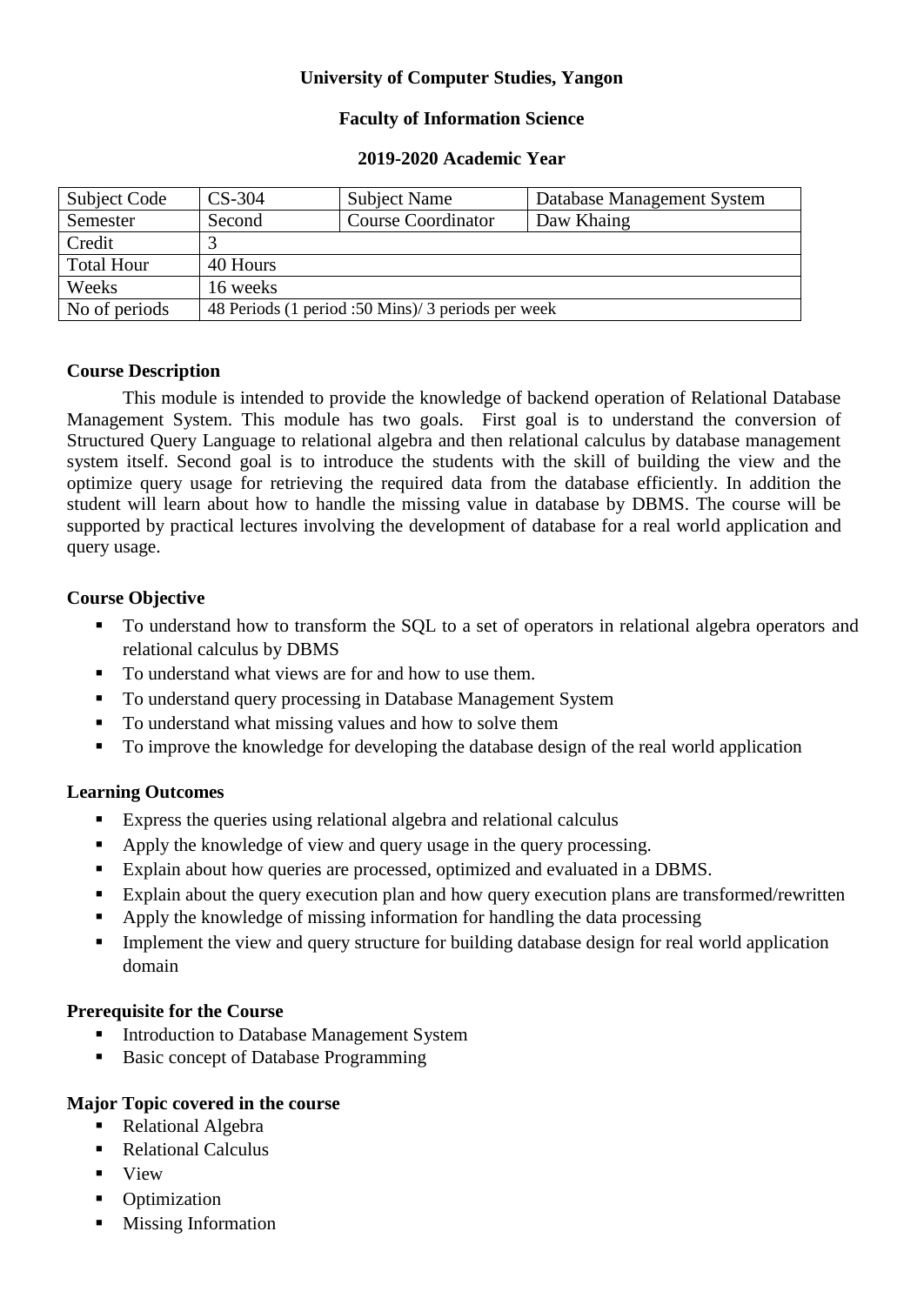### **Overview of Learning Activities**

- **Lectures**: Key concepts will be explained in lectures in which course material will be presented and the subject matter will be illustrated with examples.
- **Tutorial sessions:** Focus on analyzing and problem solving of given application.
- **Practical sessions**: Provide practice for developing the database design with DBMS software

### **TextBook**

 C.J.Date, "An Introduction to Database Management System", 7th Edition, Addison-Wesley publishing House, May 2000.

## **Reference Book**

- Ramez Elmasri and Shamkant B. Navathe, "Fundamentals of Database Systems", Fifth Edition, Pearson Education, 2008.
- [Jeffery A. Hoffer,V.Ramesh,Heikki Topi, "Modern Database Management System,12th edition, 2016

### **Tools**

1. MySQl Server 5.1 or 5.5

#### **Learning Assessment**

| Paper Exam                 |   | 60% |
|----------------------------|---|-----|
| <b>Practical Exam</b>      |   | 10% |
| Project                    |   | 10% |
| Quiz                       | ٠ | 10% |
| Assignment/Tutorial        | ٠ | 5%  |
| <b>Class Participation</b> |   | 5%  |

#### **Course Policy**

#### Participation

Attendance is a prerequisite, not a substitute for class participation. Participation mechanisms include: (1) responding to questions asked in class, (2) initiating discussions on new points in class and (3) discussing cases and offering solutions to problems.

#### Tutorial Test and Quizzes

The student is expected to complete the tutorial tests and Quizzes at the scheduled time. If a tutorial test or quiz is missed, there will be no make-ups tutorial or quiz for missing student. No make – ups test or resubmission and extra credit test are not available in this course. Tutorial tests and quizzes are based upon all learning objectives to be reached before the scheduled date.

#### Assignment

There will be theory and practical assignments which must be submitted. The assignment may be individual or Group. The individual assignment is individual work and tests the ability of each student. Group assignment is team work and tests the ability of collaboration of student to complete the given work.

The due dates for the given assignments are going to be declared by the instructor and there will be no make-ups or individual extensions. No make –ups Assignment or resubmission and extra credit assignment are not available in this course.

In addition to the hardcopies of assignments, electronic (and certifiably virus free) copies should be e-mailed to instructor on the date they are due.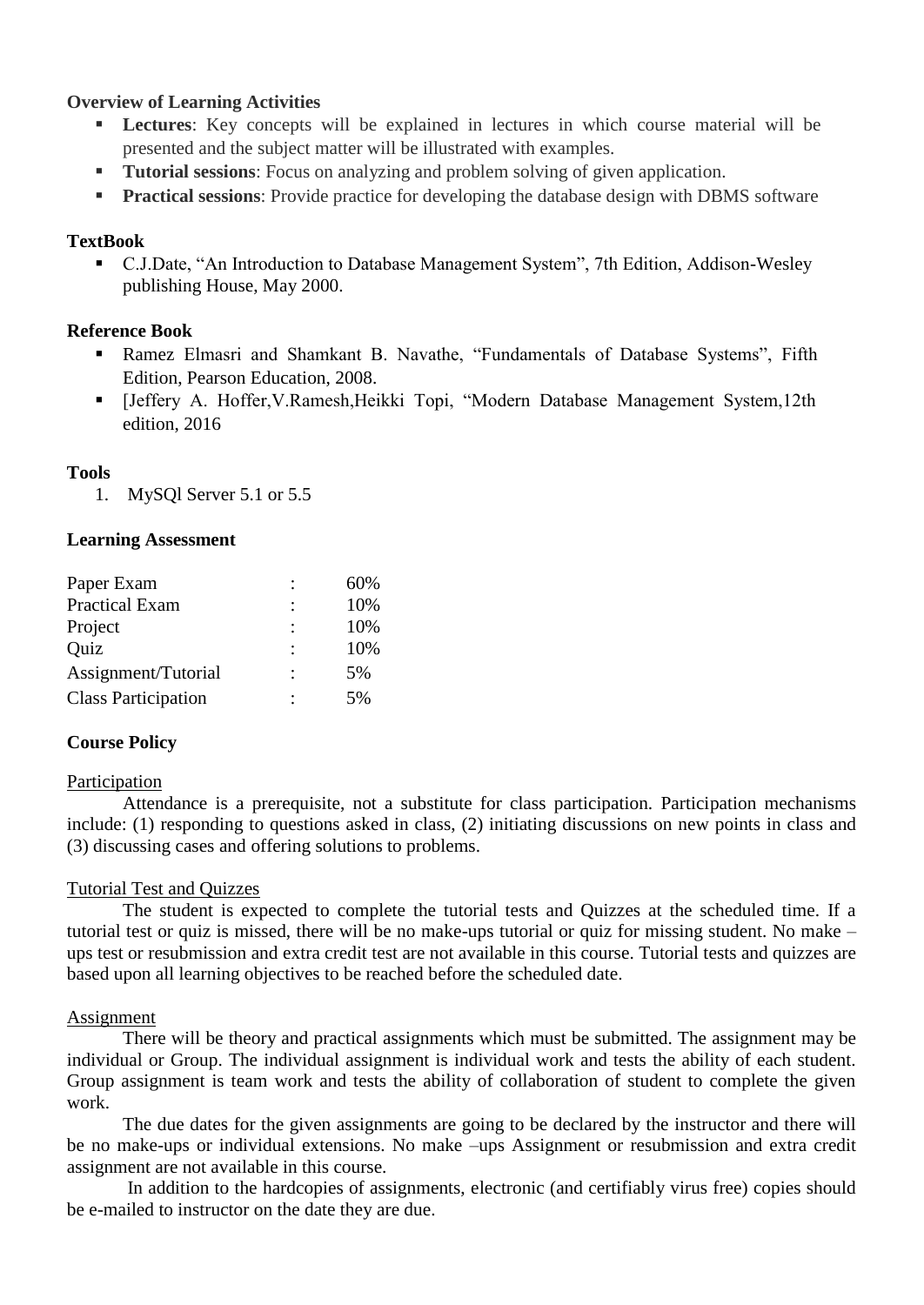### Project

The paper project will be prepared and make the presentation at the end of first semester. The project must be based on the lecture of this course and it is group assignment. The project guideline and schedule are declared by the instructor.

#### Intellectual Honesty

By departmental policy, the discovery of plagiarism (i.e. copying from another's assignment paper or practical solution or tutorial paper) will result in a reduction of result marks of relevant students.

#### **Lecture Plan**

| <b>CS-304</b>    | : Database Management System                                    | <b>Second Semester</b> |
|------------------|-----------------------------------------------------------------|------------------------|
| <b>Text Book</b> | : An Introduction to Database Systems (7th Edition) by C.J.Date |                        |
| <b>Period</b>    |                                                                 |                        |

| N <sub>o</sub> | <b>Chapter</b>                  | Page      | <b>Period</b>  | <b>Remark</b> |
|----------------|---------------------------------|-----------|----------------|---------------|
| $\mathbf{1}$   | Chapter(1) Relational Algebra   | 150 - 183 | 10             |               |
|                | 6.1Introduction                 |           |                |               |
|                | 6.2 Closure Revisited           |           |                |               |
|                | 6.3 Syntax                      |           |                |               |
|                | 6.4 Semantics                   |           |                |               |
|                | 6.5 Examples                    |           |                |               |
|                | 6.6 What is the Algebra For?    |           |                |               |
|                | 6.7 Additional Operators        |           |                |               |
|                | 6.8 Grouping and Ungrouping     |           |                |               |
|                | 6.9 Relational Comparisons      |           |                |               |
|                | <b>Query Exercises</b>          |           |                |               |
|                | Discussion and Review           |           |                |               |
| $\overline{2}$ | Chapter (7) Relational Calculus | 198 - 217 | 10             |               |
|                | 7.1Introduction                 |           |                |               |
|                | 7.2 Tuple Calculus              |           |                |               |
|                | 7.3 Examples                    |           |                |               |
|                | 7.4 Calculus and Algebra        |           |                |               |
|                | 7.5 Computational Capabilities  |           |                |               |
|                | 7.6 Domain Calculus             |           |                |               |
|                | 7.7 SQL Facilities              |           |                |               |
|                | <b>Query Exercises</b>          |           |                |               |
|                | <b>Exercises and Review</b>     |           |                |               |
| 3              | Chapter(9) View                 | 289-326   | $\overline{7}$ |               |
|                | 9.1 Introduction                |           |                |               |
|                | 9.2 What are views For?         |           |                |               |
|                | 9.3 View Retrievals             |           |                |               |
|                | 9.4 View Updates                |           |                |               |
|                | 9.5 Snapshots                   |           |                |               |
|                | 9.6 SQL Facilities              |           |                |               |
|                | 9.7 Summary                     |           |                |               |
|                | <b>Exercises and Review</b>     |           |                |               |
| $\overline{4}$ | Chapter(17) Optimization        | 537-563   | 9              |               |
|                | 17.1 Introduction               |           |                |               |